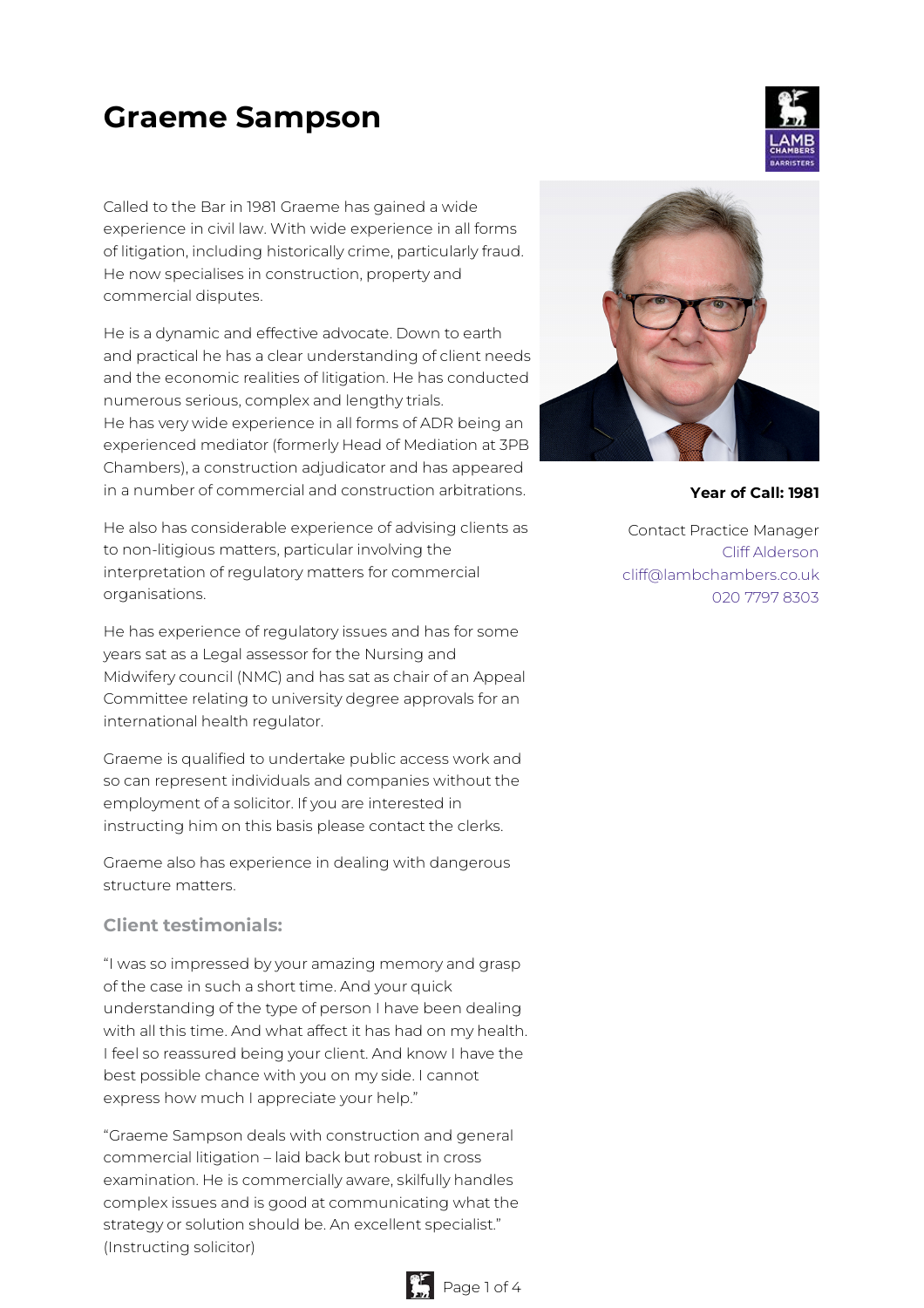"Strong and positive advice, excellent with clients in conference and as good on his feet as you would expect of a professional with more than 30 years of experience. Inspires confidence." (Instructing solicitor)

"Graeme is approachable and knowledgeable, with broad experience of built environment disputes. He is commercial and effective in court." (Instructing solicitor}

'Highly experienced barrister acting across all types of technically sophisticated construction disputes on behalf of contractors, subcontractors and employers. Regularly advises in adjudication, mediation and arbitration proceedings. Strengths: "Very accommodating, quick, dynamic and extremely good at cutting through any irrelevant material." "Very down to earth and always offers practical advice. '

#### **Chambers UK 2017/Construction**

'Experienced practitioner who acts for both supplier and purchaser-side clients. He is instructed on the full gamut of construction law matters.

Strengths: "He is good at gathering together many strands and putting together good, unified advice." "He is commercially aware, skillfully handles complex issues and is good at communicating what the strategy or solution should be.'

#### **Chambers UK 2016/Construction**

'He has expertise in a wide range of building and engineering disputes.'

#### **Legal 500 2014/Construction**

# **Further information**

## **Education**

BA (Hons) Law

**Professional qualifications & appointments**

- Accredited Mediator
- Adjudicator Construction Contracts

## **Professional bodies**

- Professional Negligence Bar Association (PNBA)
- Technology & Construction Bar Association (TECBAR)
- The Society of Construction law
- Standing Conference of Mediation Advocates

## **Direct Access**

Graeme Sampson is qualified to and happy to accept instructions directly from members of the public and professional clients under the Direct Public Access scheme.

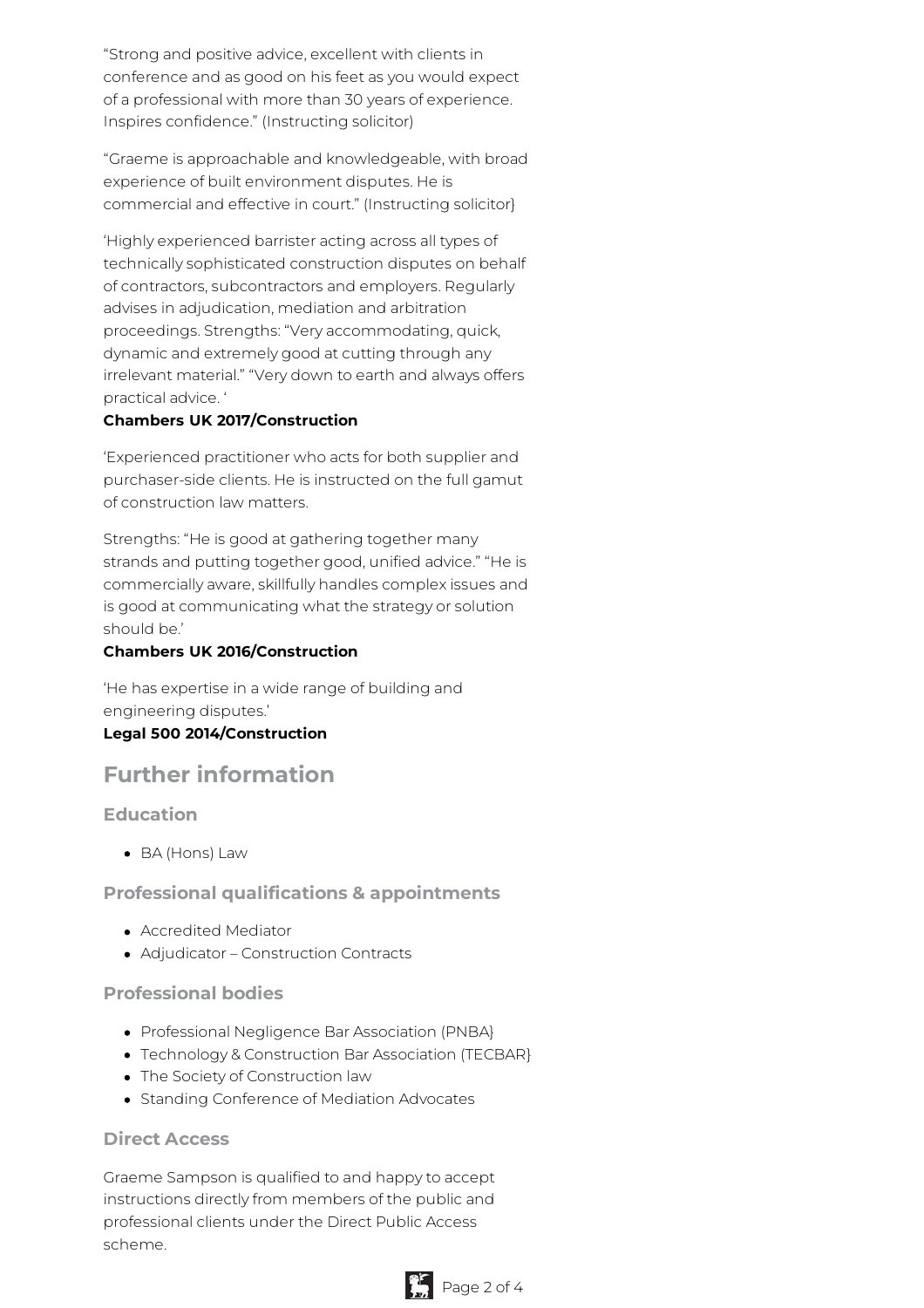# **Commercial**

Graeme has wide experience of all forms of commercial work and has acted for numerous commercial clients for whom the commercial aspects of litigation are all important. He brings to bear his in depth knowledge of litigation as well as ADR (he is an experienced mediator and an adjudicator for the Scheme for Construction Contracts). He is recognised as an impressive advocate in all forms of tribunals, including the Court of Appeal, The High Court and in arbitration.

Graeme's commercial practice focuses on:

- Trade disputes
- Corporate and partnership disputes
- Joint ventures
- Insurance
- Professional Liability
- Arbitration, mediation and ADR

Noteworthy and recent cases include:

- Misuse of confidential information within an energy brokerage
- Insurance policy coverage issues relating to 10 blocks of luxury flats in Jersey
- Termination of joint venture for construction of Mayfair flat development
- Dispute between groundworks contractor and professional football club
- Acting for electrical systems supplier for nonpayment/performance issues over multiple contracts for Home Office supply
- Advising on claim in arbitration under GAFTA rules
- Advising as to claim in relation to sale and lease of large farm in Cornwall
- Acting on behalf of retirement homes supplier in dispute arising from sale of large number of sites to competitor
- Acting on behalf of property agent involved in multimillion pound dispute as to power of companies to dispose of properties

# **Energy law**

Graeme has developed a practice focusing on energy and in particular renewables. This brings together his commercial, construction and planning expertise.

- Advising protest group in relation to the Barton Moss fracking site
- Advising in relation to biomass boiler located in a far
- Advising major renewables company in relation to as to generic planning issues when developing solar and wind farms
- Advising as to noise nuisance emanating from very